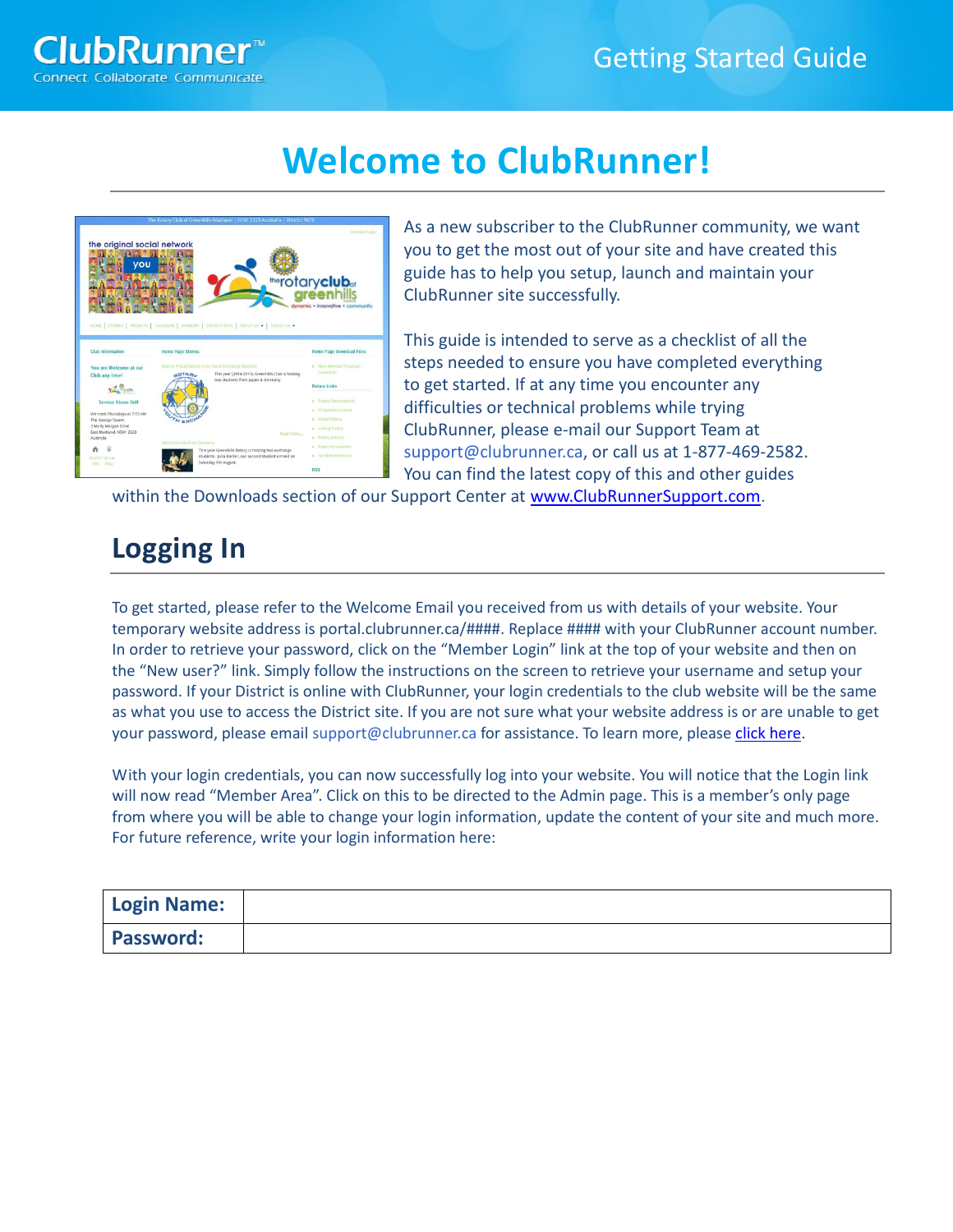#### **Member Data Upload**

When you order, you can send us your member data in Excel format to upload to your site. This will save you having to enter your member profiles manually. If your District is online with ClubRunner, you will automatically see your member details on your club site. You can choose to keep this, or replace the list with the file you send us. Please note that if you choose to send in your member information it will replace any member data previously added during the trial period, including any custom fields created, with the exception of the site administrator.

- **Submit your member data:** You can submit your member data in Excel format to memberdata@clubrunner.ca. Be sure to state your club name in the subject line. Data uploads require 7 to 10 business days to complete. Ensure that each field is placed in a separate column and that each member record occupies one row only. To expedite the turnaround time you can format your Excel file to match our sample file which was included in the confirmation email when you submitted your order. You may also wish to grant nonmembers access to your site. To do so, follow the process [outlined here.](https://www.clubrunnersupport.com/article/917-how-do-i-add-a-non-member-other-user)
- **Add your member photos:** After your receive confirmation from us that your data is complete, please login to your site to check your data. We will also set all login names and passwords. This can be updated by members themselves. You can also add your member photos by following the steps **outlined here**.
- **Create custom fields or member designations**: After the upload is complete, you can create additional fields to the member profile, to allow members to add more information you wish to track that is not covered by the basic profile. Note that there are multiple tabs on the profile, and that Rotary specific information is located under the Rotary tab. For more instructions on adding custom fields, [see this help page.](https://www.clubrunnersupport.com/article/572-how-to-add-custom-fields)

Member designations are labels that you can assign to members, with additional comments, that are only editable by club executives. These are designed to track awards or recognitions such as PHF, Benefactors, etc. To create and manage designations, go to the "Member Designation" link in the Admin page. You will also be able to print reports, export to CSV, or email members by designation. To learn more, please [click here.](https://www.clubrunnersupport.com/article/1089-adding-a-member-designation)

- **Define Access Levels:** You can update other members' access levels to provide them with access to other features and modules and can also setup other Site Administrators. You can update a member's access level by editing their profile, and clicking on the Settings tab. To see a matrix of access rights and what they include, see this [help page.](https://www.clubrunnersupport.com/article/333-what-access-levels-are-there-in-clubrunner)
- **Integrate with Rotary International (Rotary Version feature only):** This automated integration means that every time a ClubRunner member profile is updated with new information, when member terminations are reported, when club officers are defined or when the club changes their meeting information, the ClubRunner system will seamlessly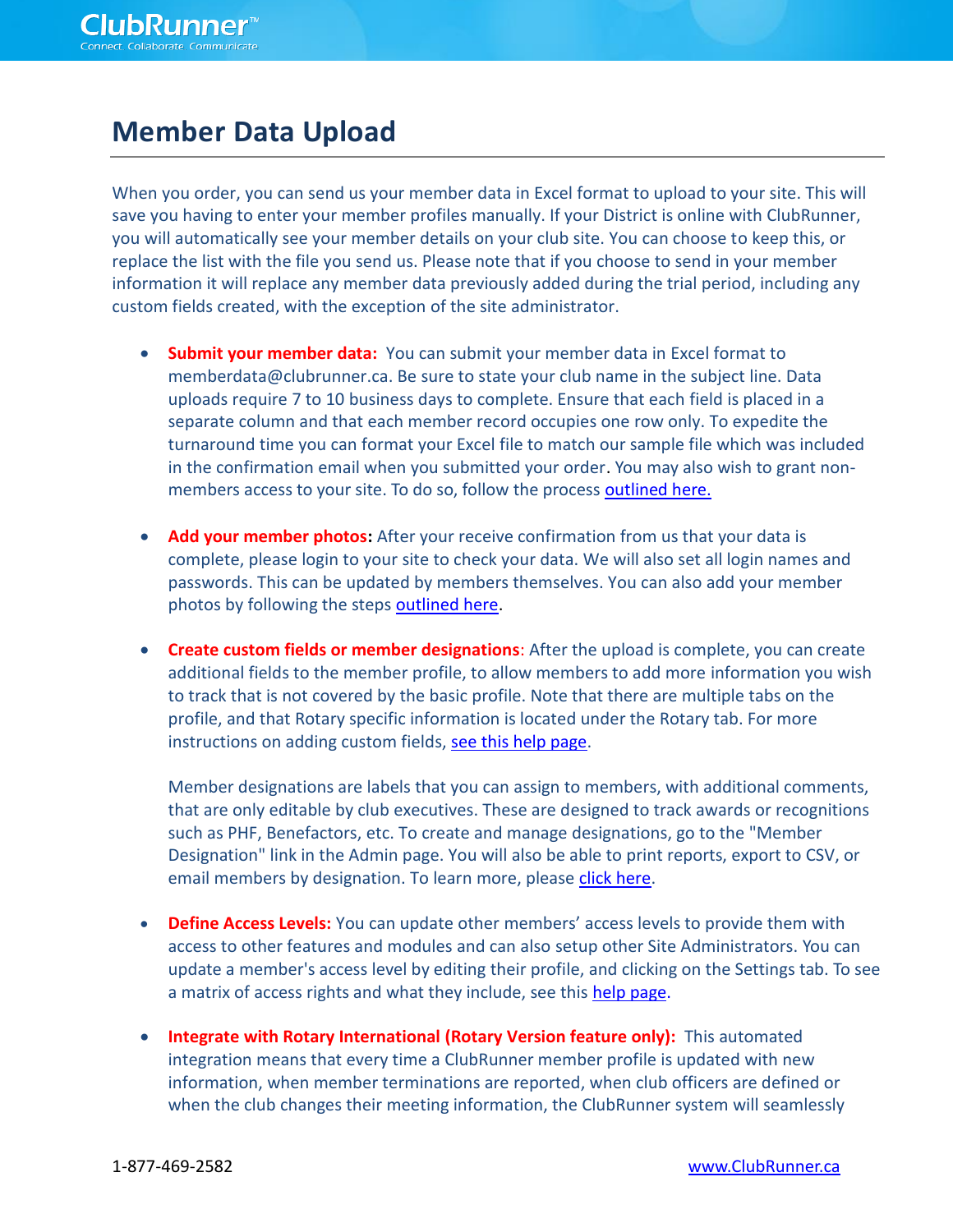update the new records at Rotary International's databases. For more information on this feature and for instructions on how to activate it, please [click here.](https://www.clubrunnersupport.com/article/438-set-up-automatic-integration-with-rotary-international)

- **Editing Member Profiles:** In order to edit an existing club member's profile information, click on the **Membership** tab and then on the **Member Lists** link. This will bring you to a list of member names. Click on the one you wish to edit. Browse through your members list until you locate whose information you want to edit. Click on their name and you are brought to their profile page, which you may edit as needed. You may reset their password or choose their access levels by editing the member profiles. To learn more, pleas[e click here.](https://www.clubrunnersupport.com/article/1337-what-is-the-member-profile-how-do-i-edit-it)
- **Deactivating or Deleting Members:** From time to time you may need to remove a member from active association with your club. You can retain these members on your list as Inactive Members. In other cases, you may need to entirely delete a member from your club. Follow the directions on [this](https://www.clubrunnersupport.com/article/69-how-do-i-deactivate-or-delete-an-active-member)  [page](https://www.clubrunnersupport.com/article/69-how-do-i-deactivate-or-delete-an-active-member) to either deactivate or delete a member.

## **Domain Name**

During the setup of your ClubRunner site, you will be given a domain name where you can access the system in parallel with your existing site, in the format of portal.clubrunner.ca/####. Replace #### with your ClubRunner account number. If you have a domain name (web site address) that you would like to use on your ClubRunner site, you could transfer the domain name to our management. To transfer the domain to ClubRunner, you will need to follow all 4 steps before we can initiate the transfer.

- **Unlock the domain**: Login to your domain registration account and unlock the domain.
- **Change the Administrative Contact Email:** Change the Admin contact email to [domains@clubrunner.ca.](mailto:domains@clubrunner.ca) If you are unsure of your domain details, contact us or search for your WHOIS record at the following link:<http://www.internic.net/whois.html>
- **Request the Authorization Code:** You will need to request this code from your registrar either by logging in to your account or by contacting their customer service (this depends upon your registrar, e.g. GoDaddy, Network Solutions, etc.)
- **Order a Domain Transfer:** After you have completed the above, you can now order your transfer with us by either specifying this on your order form or emailing us at [domains@clubrunner.ca](mailto:domains@clubrunner.ca) with the name of your domain and a request to transfer. The cost to transfer a domain name is \$34.95 per year for a minimum term of 3 years, or \$29.95 per year for a minimum of 5 years.

If you don't have a domain name, but would like to register one, provide us with your requested name (ie.: www.clubname.org) and we will register it on your behalf for \$34.95 per year for a minimum term of 3 years, or \$29.95 per year for a minimum of 5 years. You can also choose to manage your domain name on your own and point it to your ClubRunner website through domain aliasing. To learn more about this process, [click here.](https://www.clubrunnersupport.com/article/817-domain-aliasing-with-clubrunner)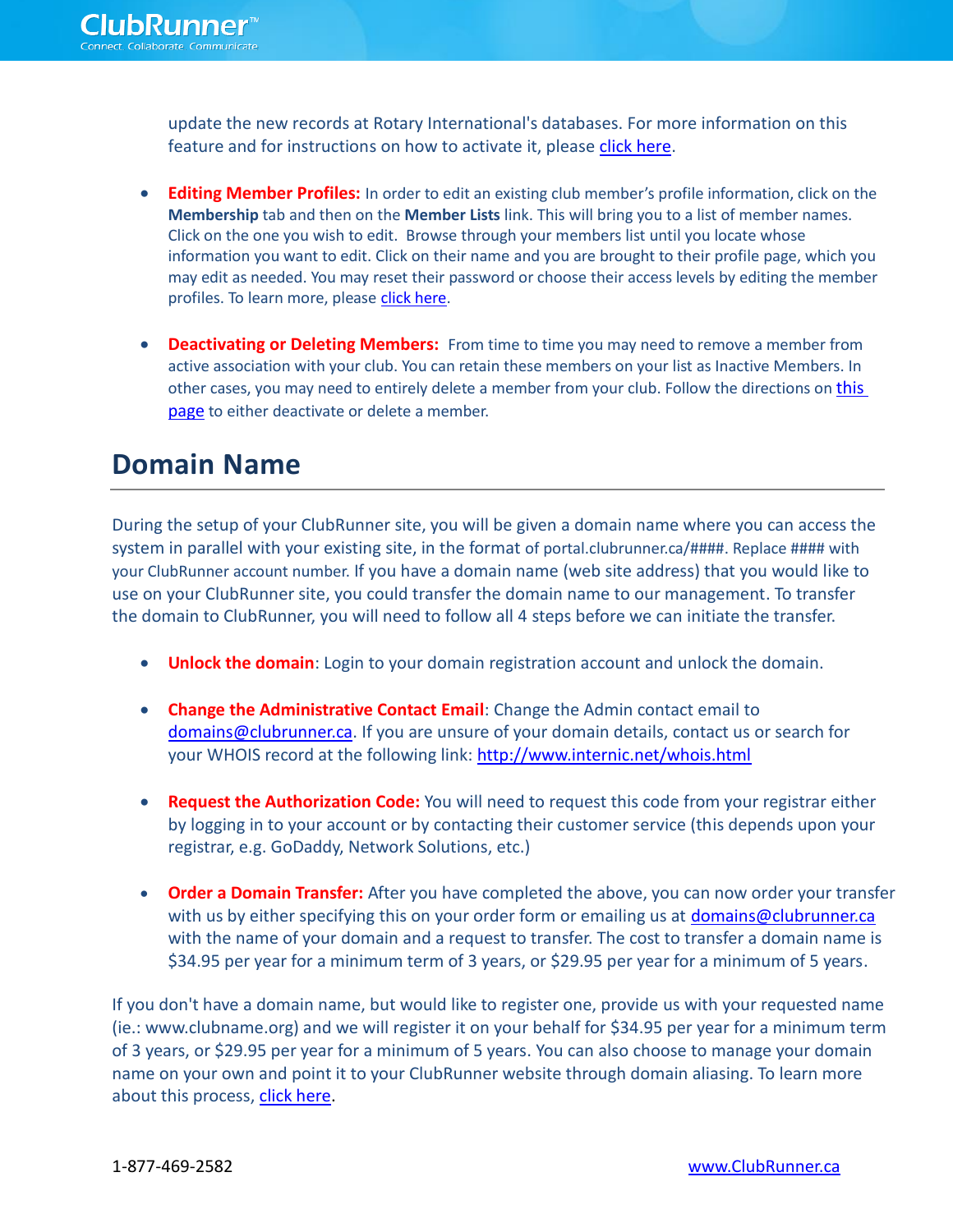## **Club Information & Settings**

- **Navigating ClubRunner:** Once you have logged on to your site you will see the Admin page is broken down into several sections with links under each. When you click on a certain link, you will be directed to that feature. You can also access these features using the tabs on the very top of the screen.
- **Define Your Executives & Directors:** When you first access ClubRunner you should check your listing of executives and directors to ensure accuracy. If your District is online with ClubRunner, this listing will automatically be populated with data saved on the District site. To access and update this list, click on the **Organization** tab and then on the **Executives and Directors** link. This will take you to a list of your current executives and directors. For detailed instructions on how to manage your executive listing, see this [help page.](https://www.clubrunnersupport.com/article/1059-how-do-i-add-a-club-executive)
- **Check Club Meeting Info & Settings:** Ensure that you have the correct meeting times and locations established in your club settings. This information is reflected on your meeting info widget on the homepage, and will also be referenced on the club directory page of your District site, if your District is online with ClubRunner. To learn how to check and update your club information, see this [help page.](https://www.clubrunnersupport.com/article/1362-how-do-i-edit-club-information)

#### **Website Content & Layout**

Before launching your site to your membership, you may want to populate your home page with some up to date content. You can also customize the front page with your preferred layout, theme, banner and navigation menu.

- **Design the Home Page**: The layout you see on your home page is just the default. You can change the column structure, banner, footer, look and feel and location of widgets to suit your preference. This is done using the Website Designer link. Only site administrators have access to the Website Designer. For an overview of the Website Designer please refer to [this video.](https://www.clubrunnersupport.com/article/1236-video-website-designer-overview) As there are many possibilities with this designer, it's recommended that you attend one of the [weekly webinars](http://site.clubrunner.ca/Page/webinars) held on Website Designer, or viewing an [On-Demand Demo.](https://www.clubrunnersupport.com/category/9-on-demand-videos) For more detailed instructions, [see this help page.](https://www.clubrunnersupport.com/section/817-website-designer)
- **Add Content to Your Website:** After you have configured your layout, you will want to add some personalized content to your site, through the Stories, Links, Downloads, Speakers, Site Pages and Custom Pages modules. To access these content areas, either click on the links within the "Website Manager" section of the Admin page, or simply click on the Website tab,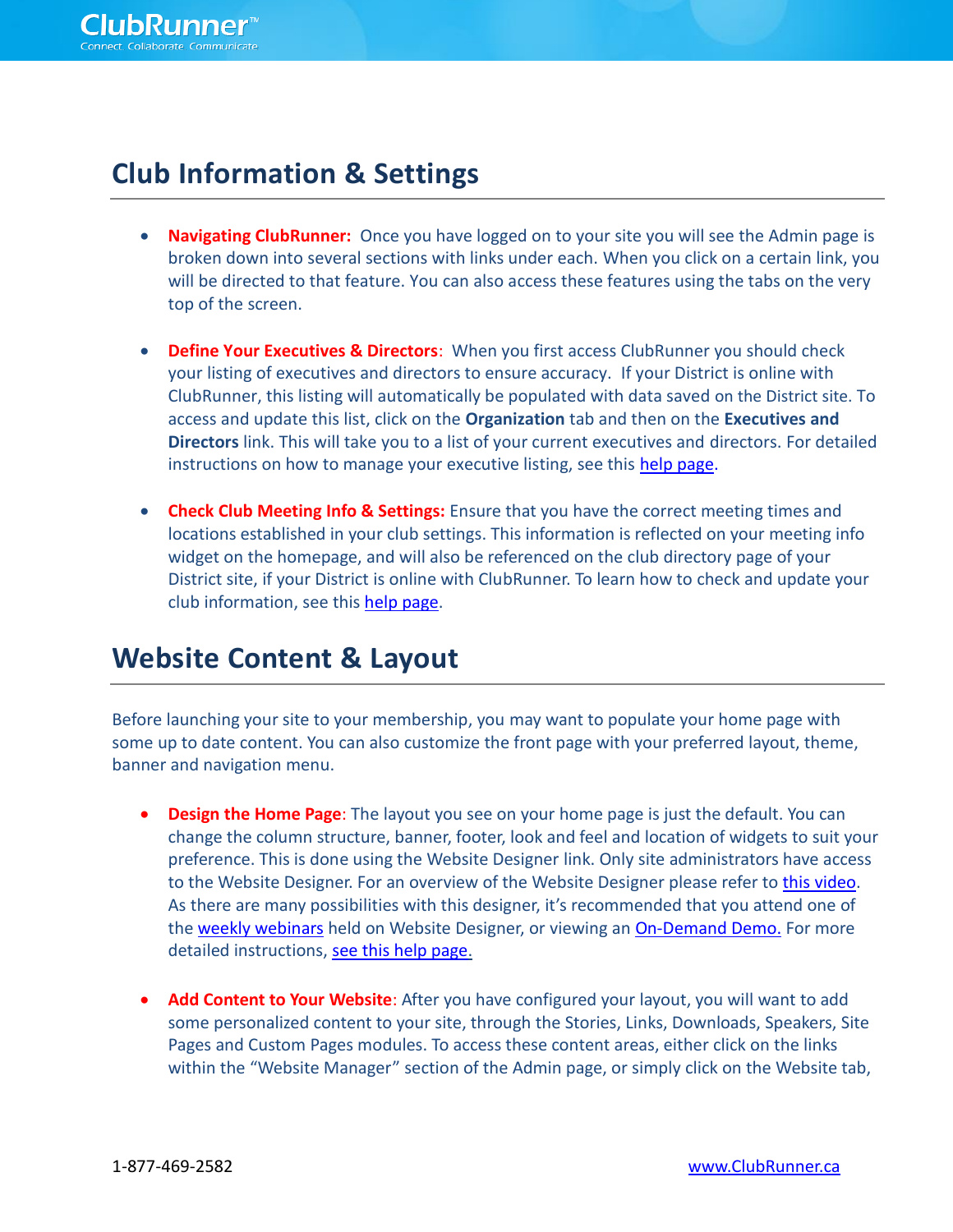then select the "Website Content" menu option. For more detailed instructions on adding content to your site, [see this help page a](https://www.clubrunnersupport.com/section/818-website-content)nd click on the topic of interest.

## **Launching Your New Site**

Now that you have set up your site with content and updated all your membership information, you can launch the site to your members so they may login and use the site to its full potential.

- **Email All Members:** Now that your member list along with email addresses has been uploaded, you can use the Email Message Center to send out a broadcast email to all members introducing the site and attaching the Member Cheatsheet, a one page guide on how to request their password and login. The Member Cheatsheet was provided to you when you first started, however a downloadable version is available by [clicking here.](https://www.clubrunnersupport.com/article/444-member-cheat-sheet)
- **Do a Presentation:** If you have Internet access and a projector available at your meeting venue, we recommend doing a demonstration of the new site as a club program. Since this is an overview and not all features are relevant to club members, we have a recommended agenda for a 20-minute presentation [available](https://www.clubrunnersupport.com/article/546-clubrunner-club-presentation-recommended-agenda) here.
- **Follow up With Reminders:** Bring up the site during the course of regular club activities and announcements, to remind members of how they can use it. For example, when announcing an upcoming event, remind them that details can be found within the calendar of the website. Ask each member to login and edit their profile, and perhaps ask them to update a certain field or add their photo. Follow up with members who have not yet done so.
- **Send an Active Member Update Request:** This feature shows you when the member profiles were last updated, and by whom. You can also send an update request to all or selected members, which sends an email containing their contact information and asking them to login to make any changes. This is a good way to encourage members to login. We recommend sending this semi-annually. To learn how to do this, please [click here.](https://www.clubrunnersupport.com/article/1087-how-do-i-request-member-profile-updates)